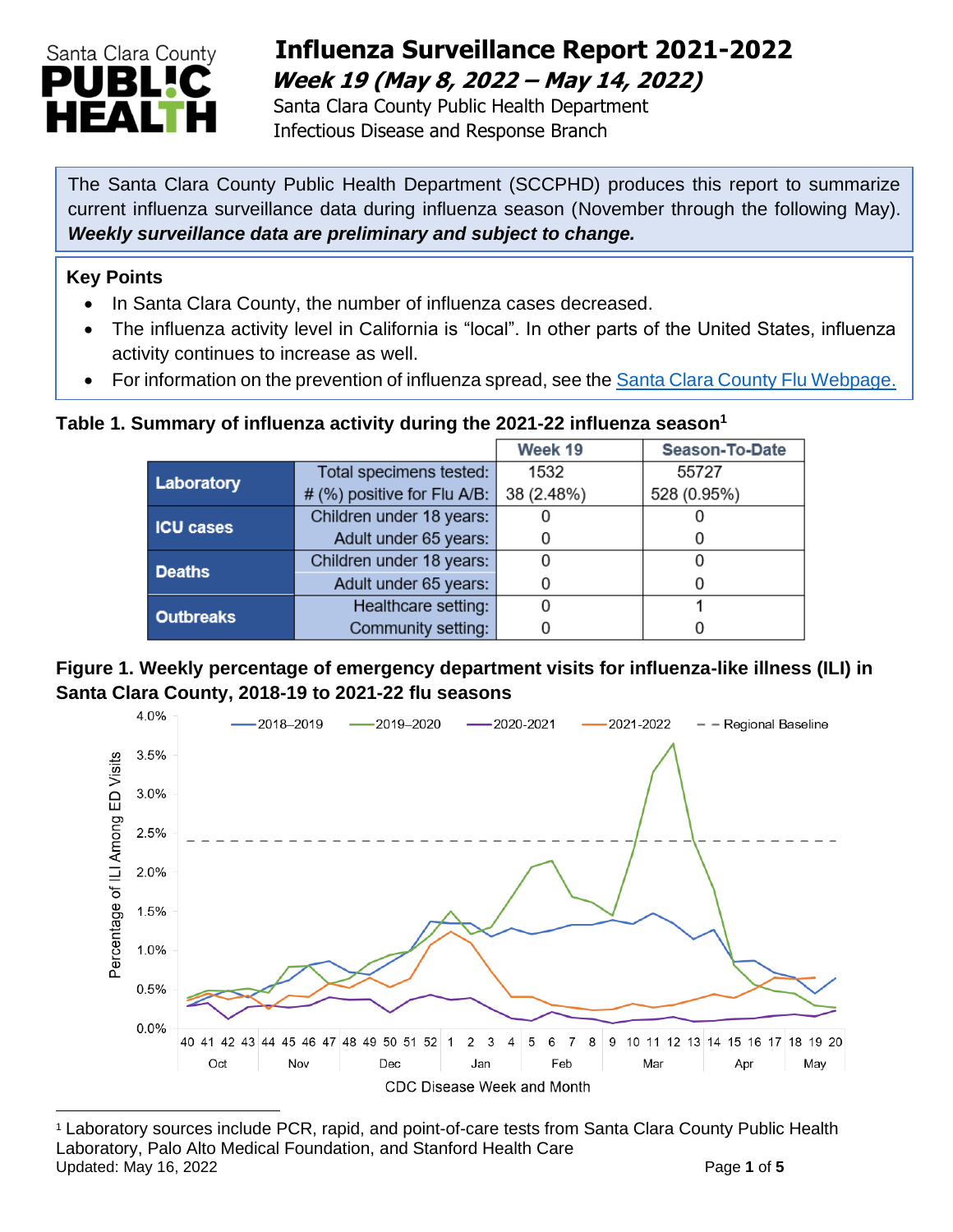

 Santa Clara County Public Health Department Infectious Disease and Response Branch

### **Influenza Virologic Surveillance**





<sup>&</sup>lt;sup>2</sup> Laboratory sources include PCR, rapid, and point-of-care tests from Santa Clara County Public Health Laboratory, Palo Alto Medical Foundation, and Stanford Health Care. Limitations of Figure 2 data include presence of out-of-jurisdiction cases, inability to subtype influenza by certain laboratories, and potential missed influenza cases tested by alternate laboratories in the county.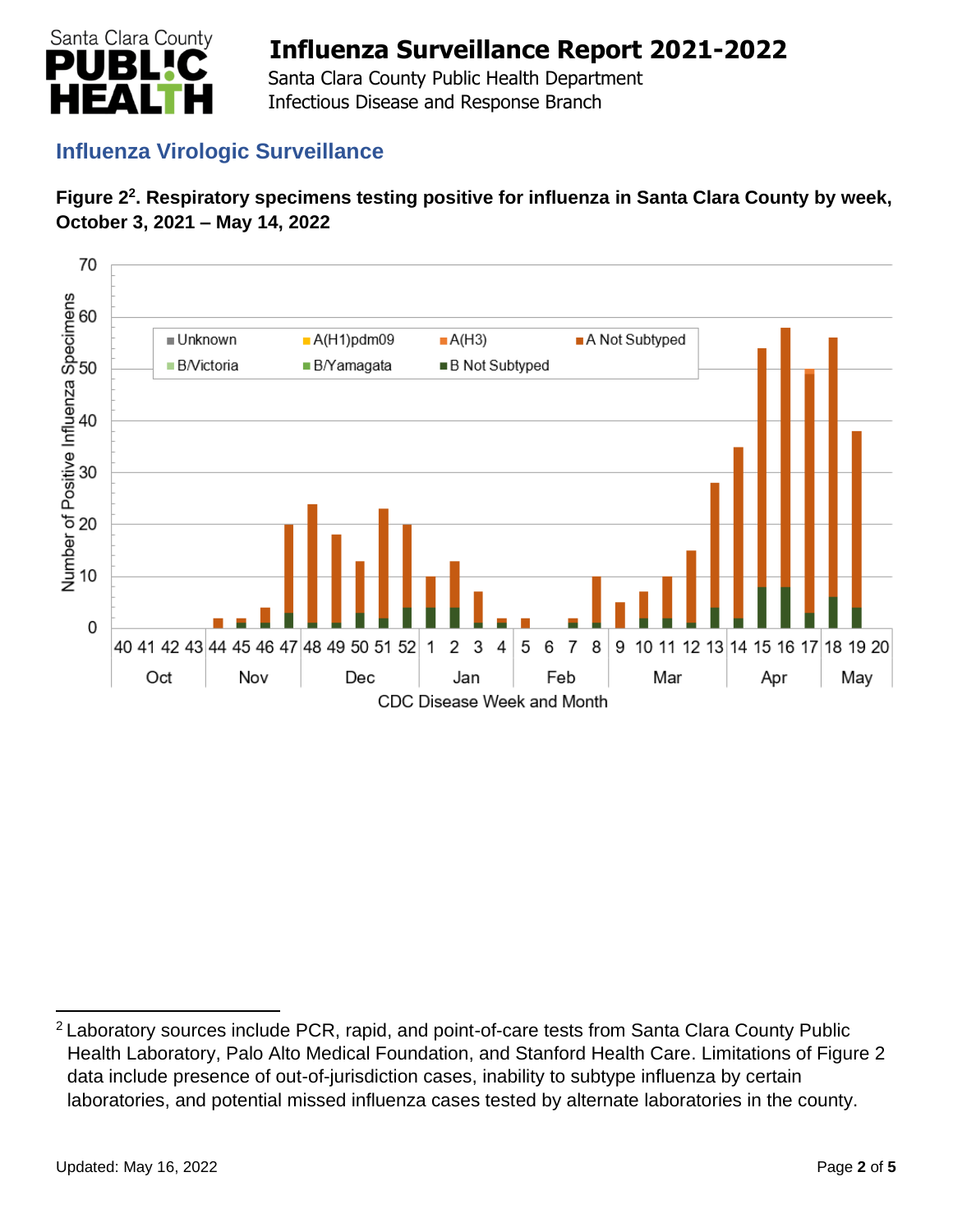

 Santa Clara County Public Health Department Infectious Disease and Response Branch

## **Laboratory-Confirmed Influenza ICU Cases, Deaths, and Outbreaks**

As of May 14, 2022, no laboratory-confirmed influenza cases requiring ICU level care or influenzaassociated deaths among persons under 65 years old were reported in Santa Clara County for the current flu season (Figure 3, Figure 4). Cases aged 65 years and older are not reportable. Additionally, one laboratory-confirmed influenza outbreak has been reported in a healthcare or community setting for the  $2021 - 2022$  influenza season (Figure 5).

### **Figure 3 3 . Laboratory-confirmed influenza ICU cases and deaths among individuals aged 0-64 years by week of onset in Santa Clara County, October 3, 2021 – May 14, 2022**



CDC Disease Week and Month



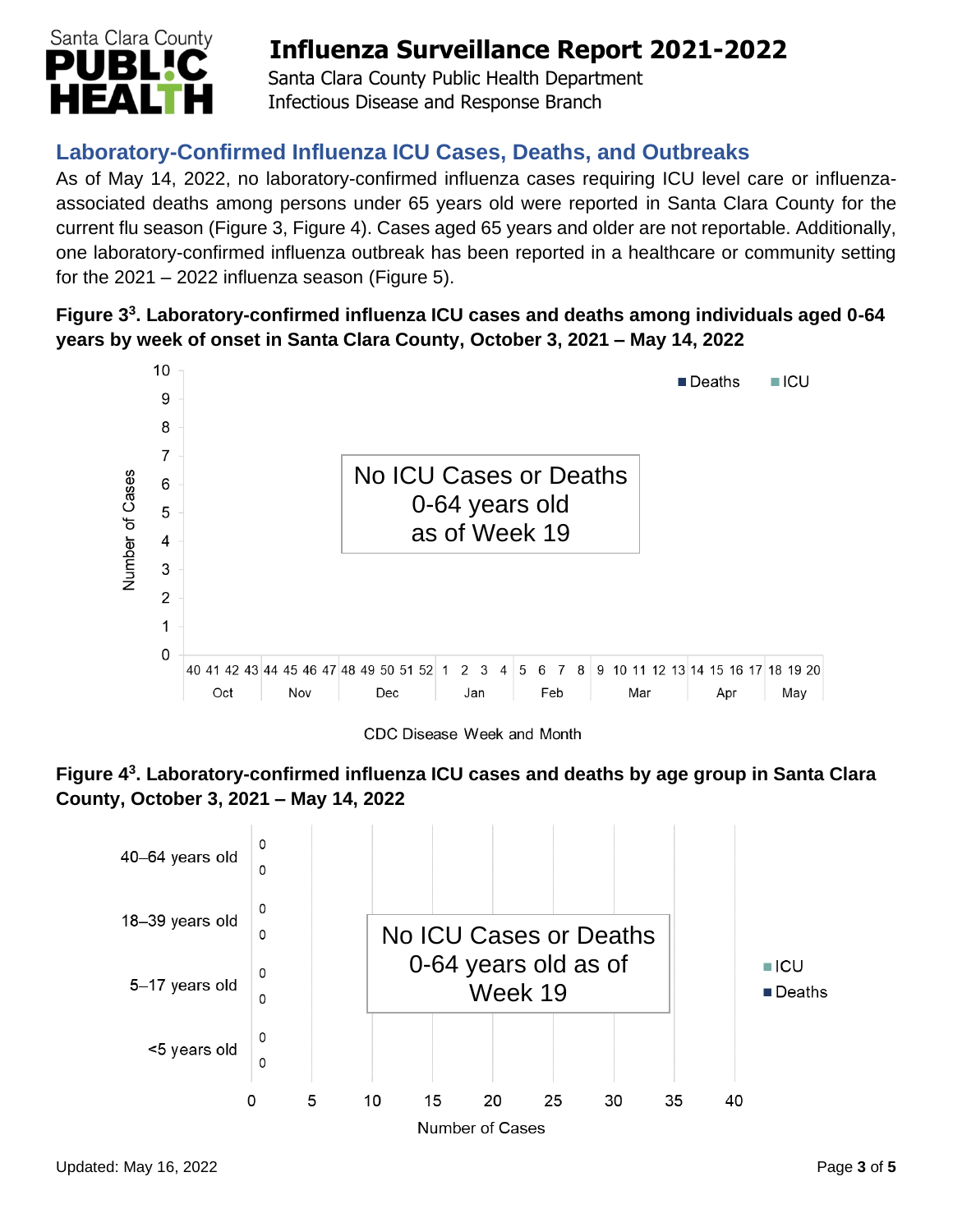

 Santa Clara County Public Health Department Infectious Disease and Response Branch

### **Figure 5 3 . Laboratory-confirmed healthcare and community outbreaks by outbreak onset week in Santa Clara County, October 3, 2021 – May 14, 2022**



## **Statewide and Nationwide Influenza Surveillance**

|                                      | <b>CALIFORNIA</b>                                                                   |                | <b>UNITED STATES</b> |                |
|--------------------------------------|-------------------------------------------------------------------------------------|----------------|----------------------|----------------|
|                                      | Week 18                                                                             | Season-To-Date | Week 18              | Season-To-Date |
| Season influenza activity            | <b>Local and increasing in California</b><br>and throughout other parts of the U.S. |                |                      |                |
| <b>Predominant Virus Circulating</b> | Flu A                                                                               | Flu A          | Flu A                | Flu A          |
| # Of Flu-Coded Deaths                | 2                                                                                   | 50             | 29                   | 1876           |
| # Of Flu-Associated Pediatric Deaths | 0                                                                                   |                | 0                    | 24             |

For more information, visit the [CDPH Influenza Webpage](http://www.cdph.ca.gov/Programs/CID/DCDC/Pages/Immunization/Influenza.aspx) and the CDC U.S. Influenza Surveillance [Webpage.](http://www.cdc.gov/flu/weekly/)

<sup>&</sup>lt;sup>3</sup> The source for Figures 3, 4, and 5 is the California Reportable Diseases Information Exchange (CalREDIE) system. Data are provisional as of 5/16/2022.